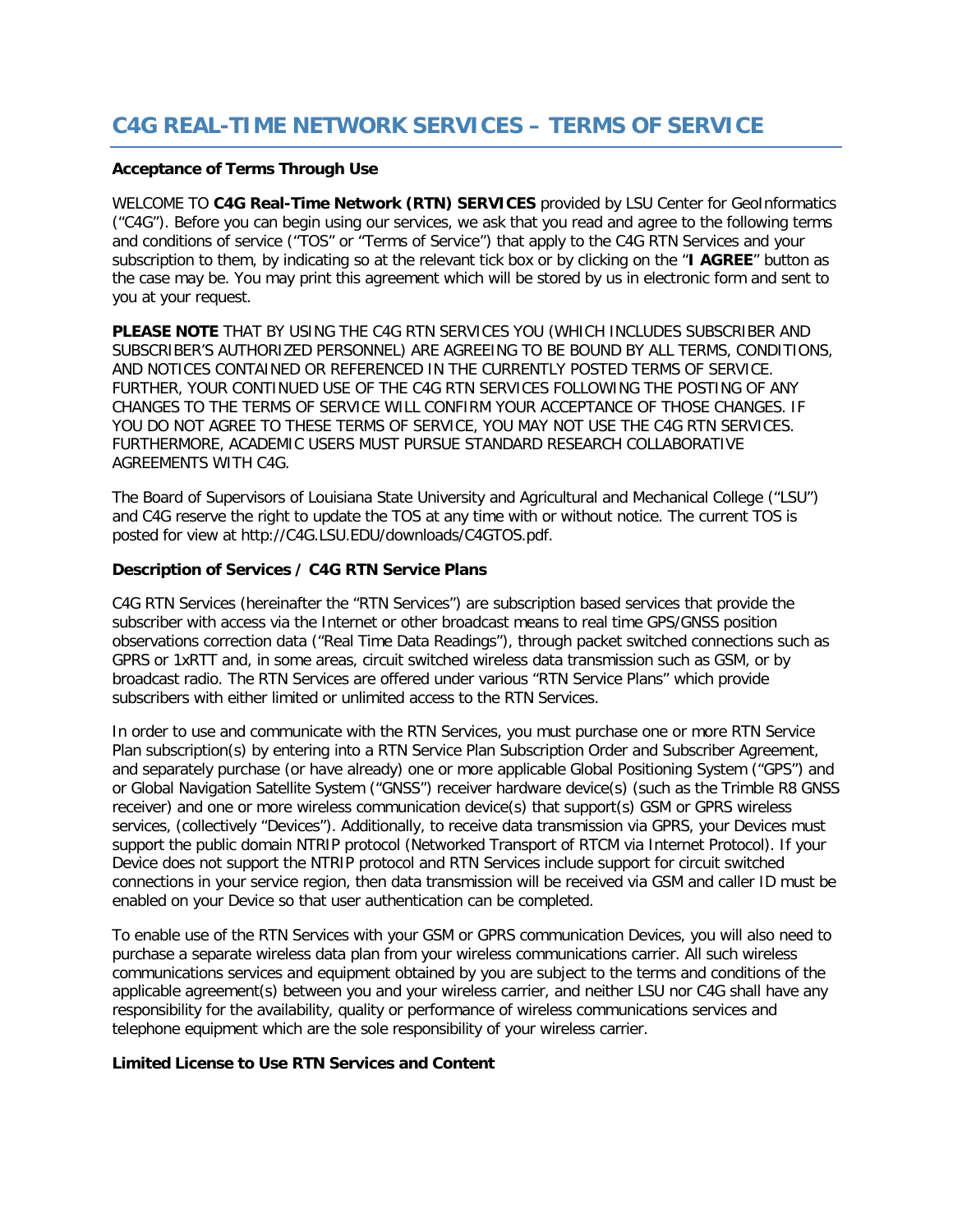Subject to your compliance with your RTN Service Plan Agreement (which includes these Terms of Service), your completion of the C4G RTN Service Plan Subscription Order form to establish a C4G RTN Services account, and prepayment of all applicable RTN Service Plan subscription fees, the LSU and the LSU Center for GeoInformatics (hereinafter the "C4G") grant you a non-exclusive right and license to access and use the RTN Services for the duration of your subscription.

You may authorize the personnel associated with your business to access and use the RTN Services under this license, but only one Device at one time per RTN Service Plan subscription. A subscription may not be shared or used concurrently. For the avoidance of all doubt, the use of the RTN Services under this license is not restricted to an individual Device; it can be used on multiple devices but not concurrently. You undertake to inform all personnel whom you authorize to use the RTN Services of the terms, conditions and restrictions of the TOS, and you remain responsible under law for their compliance with the TOS.

Under this limited license you are permitted to access the RTN Services Real Time Data Readings provided that you do not: (1) access or use the RTN Services other than by or with a Device owned and used by you; (2) transfer, sublicense or resell the RTN Services or content (to another individual or entity); (3) use the RTN Services or content to create another product or service; or (4) broadcast or otherwise disseminate the RTN Services for concurrent use from more than one Device. You acknowledge that the RTN Services are only capable of providing positional information relating to real world objects.

Authorized account users shall access RTN Services only via authenticated login ID and passwords. Authentication will be achieved by using the NTRIP protocol, or by using caller ID if only circuit switched connections are available through your Device and/or in your geographic area.

## **Subscriber Account; RTN Service Plan Agreement; Password Protected Access**

To access and use the RTN Services you are required to open an account by completing a C4G RTN Service Plan Subscription Order and Subscriber Agreement form and providing us with current, complete and accurate information. Proper use of RTN Services require specialized training and knowledge of professional standards and practices. Possession of such skills and training shall be assumed if licensee is a licensed professional land surveyor, hydro-surveyor or professional engineer. Others must receive prior written approval from LSU C4G to use RTN Services. RTN Services are only available to persons who can form legally binding contracts under applicable law, and are not available to minors. If you do not qualify, please do not subscribe to the RTN Services. LSU/C4G reserve the right to refuse its RTN Services to anyone at anytime at its sole discretion. Your submitted C4G RTN Service Plan Subscription Order and Subscriber Agreement (under which you agree to these Terms of Service), when accepted by LSU/C4G (as acknowledged in writing via email or otherwise) is referred to herein as the **"C4G RTN Service Plan Agreement."**

At the time of filling out the C4G RTN Service Plan Subscription Order and Subscriber Agreement form you may suggest a user name for each RTN Service Plan subscription. The user name and password for each account will be supplied by LSU/C4G. If your Device does not support NTRIP (and therefore, user names and passwords) and RTN Services include support for circuit switched connections in your service region, you will be required to provide the telephone number of the wireless communication Device that you will use to connect to the RTN Services, so that Device authentication can be completed via caller ID.

You are entirely responsible for maintaining the confidentiality of your passwords and accounts, and you agree that LSU/C4G may terminate your subscription and access to the RTN Services if you fail to do so. Additionally, you are fully responsible for any and all activities that occur under your account. You agree to notify LSU/C4G immediately of any unauthorized use of your account or any other breach of security. LSU/C4G will not be liable for any loss that you may incur as a result of someone else using your password or account, either with or without your knowledge.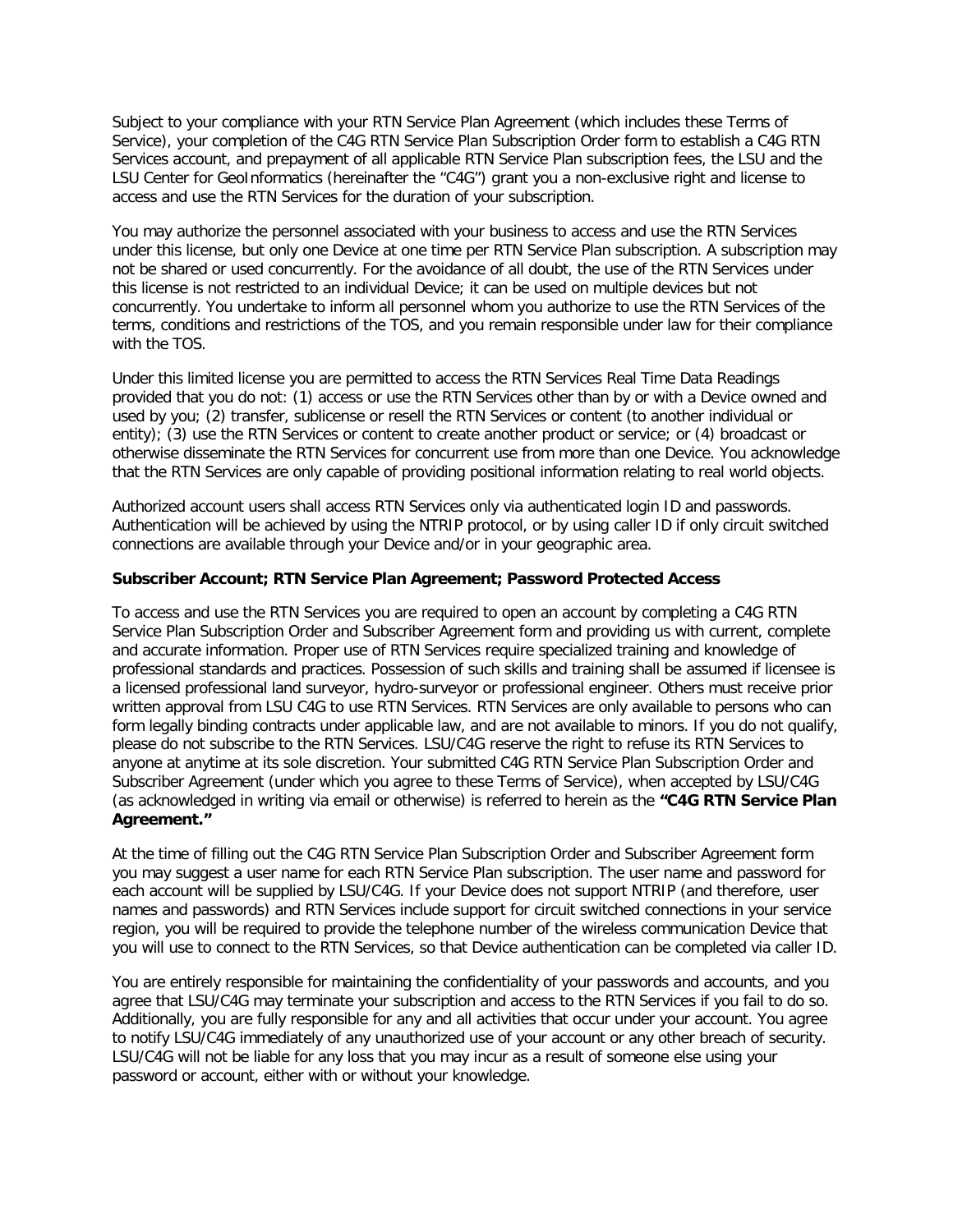If at any time you change the telephone number of a Device then you must notify LSU/C4G in writing of such changes at C4GRTN@C4G.LSU.EDU or via the C4G RTN eCommerce site located at http://STORE.C4G.LSU.EDU. LSU/C4G will use commercially reasonable efforts to promptly update its RTN Services authentication database with the changes you have made to your account.

## **Ownership of RTN Services; Use Limitation**

The RTN Services (inclusive of all content) are the property of LSU/C4G and/or its suppliers and are protected by worldwide copyright and other intellectual property rights laws and treaties. The RTN Services are made available solely for your personal or internal business use, and you shall not acquire any rights in the RTN Services except as expressly provided herein. Unless otherwise specified in the TOS or expressly agreed to in writing by LSU/C4G on a specific case by case basis, you may not modify, copy, distribute, transmit, display, reproduce, publish, license, create derivative works from, transfer, lease or sell any data obtained from the RTN Service.

## **You understand and acknowledge that the RTN Services are not, nor are they intended, to be used for any safety critical or safety related use or application and you shall not use them in that manner.**

# **RTN Service Plan Subscriptions / Fixed "Plan Year" Term / Fees**

RTN Service Plan subscriptions are contracted on an annual basis for a fixed term of twelve (12) months each (a **"Plan Year"**). Multiple Plan Year subscriptions may also be available. Your initial RTN Service Plan Year will commence on the earlier of the date of your RTN Service Plan Agreement or the date on which the RTN Services are made available to or accessible by you (**"activation"**). Applicable subscription fee charges are due and payable in advance, either annually or monthly, depending upon the terms and conditions of payment agreed to by LSU/C4G under your RTN Service Plan Agreement.

In order to access and use the RTN Services, you must pay the subscription fee charges and applicable taxes that apply to each RTN Service Plan subscription purchased by you at the rates prevailing at the time payment is due. The foregoing shall be deemed to include all other charges taxes, levies and duties (howsoever designated) that result directly or indirectly from government regulations or mandates (For the avoidance of doubt this includes, without limitation, those of government recognized organizations levying fees i.r.o. on intellectual property rights.)

## **LSU/C4G may at any time, but no more than once during a twelve month period, increase its subscription fee charges as a result of increased prices or charges imposed on LSU/C4G by third party providers of the RTN Services; and you agree to pay such increase in fees.**

LSU/C4G will endeavor to give you reasonable prior written notice of any changes in taxes, fees or other charges that may be implemented as aforesaid during a Plan Year. If at any time it becomes apparent that charges, taxes, levies and duties (howsoever designated) have inadvertently not been billed to you together with the fees and charges for the RTN Services you shall nonetheless forthwith pay these against the applicable LSU/C4G invoice(s).

#### **Payment Terms**

You agree to pay all subscription fees when due through the full term of each Plan Year for which you have contracted, without deduction or offset, in the currency indicated in your RTN Service Plan Agreement. Subscription fee payments may be made cash in advance, by credit card or other LSU/C4G accepted payment method. **Subscription fees are non-refundable and non-cancelable.**

In the event that you fail to make timely payments, LSU/C4G will be entitled to: (i) impose late charges of 1% of the unpaid amount for each month that the amount is unpaid; (ii) terminate your RTN Service Plan subscription and license; and/or (iii) suspend RTN Services.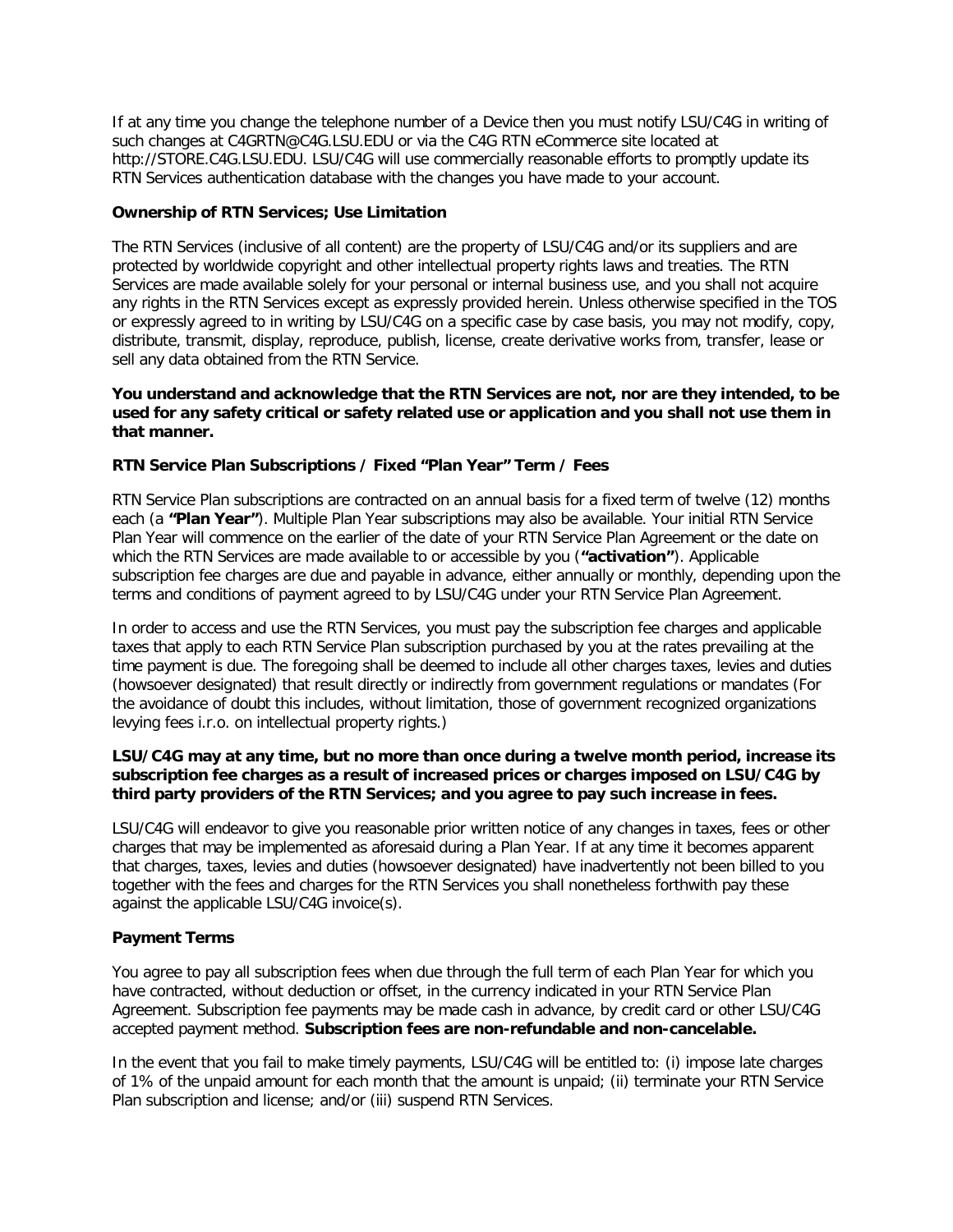In the event RTN Services are suspended due to non-payment or late payment and then reinstated, (suspension and reinstatement is granted, or denied in LSU/C4G's sole discretion), you will be charged for, and you agree to pay upon the restoration of RTN Services, an administrative reinstatement fee of one hundred fifty dollars (\$150.00) per RTN Service Plan, to defray LSU/C4G's costs incurred in connection with the suspension and restoration of RTN Services. A suspension of RTN Services will not extend any RTN Service Plan subscription term. In the event of early termination of a RTN Service Plan subscription for any reason, the outstanding balance of all subscription of fees payable through the remainder of the subscription term will become immediately due and payable. LSU/C4G shall have the continuing right to approve your credit and change your credit terms. LSU/C4G reserves the right to require a security deposit from you in its sole discretion.

# **Privacy**

Please review our Privacy Statement at www.C4G.LSU.EDU/privacy.php to understand our general data privacy practices. LSU/C4G may make use of one or more external service providers to host the RTN Services. LSU/C4G is committed to using Subscriber-identifying data collected by LSU/C4G as a result of Subscriber's use of the RTN Services only in situations when we believe, in good faith, that such release is reasonably necessary, in particular: (i) to the extent applicable in keeping with our Privacy Statement, (ii) in connection with providing the RTN Services, and (iii) as necessary to comply with applicable laws (iv) enforce or apply the terms of our user agreements (e.g., C4G Web Site Terms of Use), or (v) to protect the rights, property or safety of LSU/C4G, web site users, or others.

You acknowledge that in the event of conflict of privacy laws or practices in your jurisdiction and that in the domicile of LSU/C4G, law applicable in LSU/C4G's domicile shall have precedence at all times. You furthermore acknowledge that the data stored and collected by the C4G RTN Service may be retraceable to individuals (**"personal data"**). Please note that if you or your employees, agents or other users submit personal data through the LSU/C4G websites, it will be sent to and stored by LSU Center for GeoInformatics, in the United States. It will collect, process and transfer personal data in accordance with the Privacy Statement. By submitting personal data through a LSU/C4G web site you consent to LSU/C4G's collection, use, storage and transfer of such personal data to our company databases and other repositories, wherever located, for the purposes for which it is submitted and in accordance with the policies set forth in the Privacy Statement. You shall inform your employees, servants and other persons or entities using the RTN Service and shall be responsible for obtaining their consent to the extent required in your jurisdiction for LSU/C4G's use of personal data as described in and referred to in these TOS. You shall not access the personal data stored by LSU/C4G and accessible to you other than allowed under applicable laws and regulations under your jurisdiction.

In the ordinary course of business LSU/C4G will not sell, trade or rent personal data to others. You agree that LSU/C4G may share the personal data you, your employees and servants provide online with LSU/C4G, its subsidiaries and affiliates or its business partners and as described below:

- Affiliated Companies, Service Providers and Business Partners. We work together with affiliated companies, service providers and business partners who are acting with us or on our behalf for the uses described above. When an affiliated company or one of our business partners is involved in a transaction with you, we may share personal identifying information related to this transaction.
- LSU/C4G Authorized Dealers and Distributors. We work with and through members of our distribution channel to provide customers and potential customers with product information and customer service. For example, LSU/C4G may forward the contact information of a potential customer to a LSU/C4G-authorized dealer to respond to a customer inquiry about LSU/C4G products. Or, LSU/C4G may forward such contact information to enable a LSU/C4G-authorized dealer to furnish customers with a product updates. LSU/C4G requires that its dealers and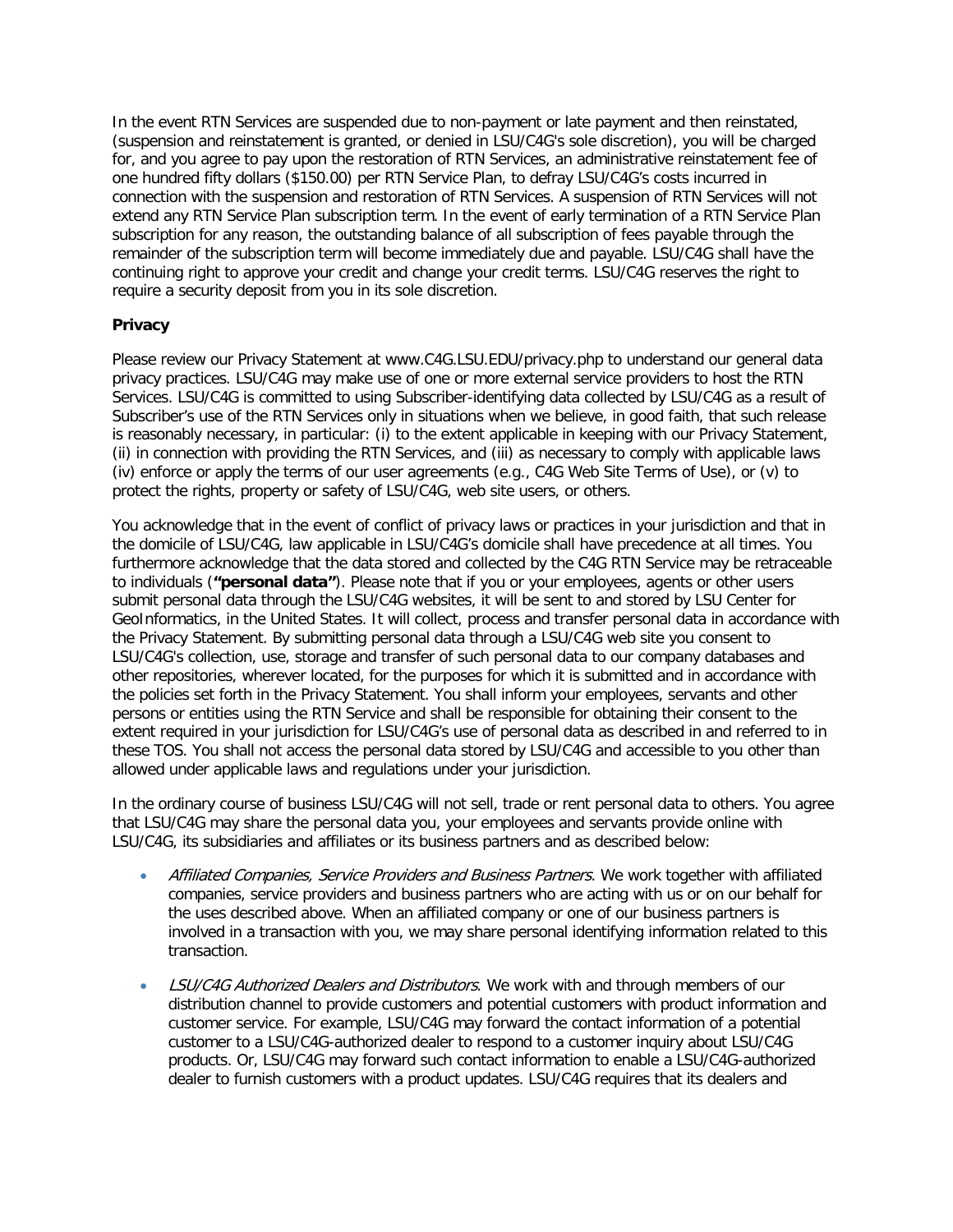distributors keep confidential any personal data of customers or potential customers disclosed to them.

- Agents. We use agents to act on our behalf. For example, agents may fulfill orders, provide support, or organize sweepstakes. Agents are only given access to the information necessary to perform their functions and LSU/C4G requires that its agents keep confidential any personal identifying information disclosed to them.
- Mergers and Reorganizations. In the event of a corporate reorganization, such as a merger, acquisition or sale or transfer of assets by LSU/C4G outside the normal course of business, customer information may be transferred to third parties.

# **Modification of RTN Services**

LSU/C4G reserves the right to modify, enhance or make additions to the RTN Services in any way whatsoever as LSU/C4G may in its discretion decide, but shall not be obligated to do so. Any such modifications, enhancements or additions to the RTN Service shall be subject to the terms and conditions of the TOS. LSU/C4G reserves the right to offer new features at an additional charge. LSU/C4G will use commercially reasonable efforts to give you not less than two (2) months' notice of any change in the format of the RTN Services that LSU/C4G deems will result in your being unable to access the RTN Services under your RTN Service Plan subscription.

#### **No Misuse of RTN Services**

As a condition of your use of the RTN Service you agree that you will not use the RTN Service for any purpose that is unlawful or prohibited by the TOS. LSU/C4G may restrict or cancel the RTN Service to you if there is a reasonable suspicion of, or any actual misuse or fraudulent use by you. You will be responsible for any costs incurred by LSU/C4G or any other party (including attorneys' fees) as a result of your misuse or fraudulent use of the RTN Service. Misuse or fraudulent use includes, but is not limited to,

- Using the RTN Services in such a manner so as to interfere unreasonably with the use of RTN Services by one or more other users or wireless customers or to interfere unreasonably with the underlying carrier's ability to provide RTN Services;
- Subscription fraud or unauthorized access; or using the RTN Services without permission or on a stolen or lost device;
- Taking any action that imposes an unreasonable or disproportionately large load on the RTN Services infrastructure;
- Tampering with or making an unauthorized connection to the network;
- Reselling or re-billing the RTN Services to any other individual or entity;
- Re-broadcasting the RTN Services without the express written permission of LSU/C4G.

#### **Termination of RTN Services, Account**

If you violate these Terms of Service, your authorization and license to use the RTN Services automatically terminates.

#### **Network Coverage, GNSS Satellites, Interruption of RTN Service**

You acknowledge that the RTN Services and network access are subject to transmission limitations caused by a variety of factors such as atmospheric conditions, topographical obstructions, solar storms, limitations or lack of coverage of underlying carrier services and internet availability, and other natural or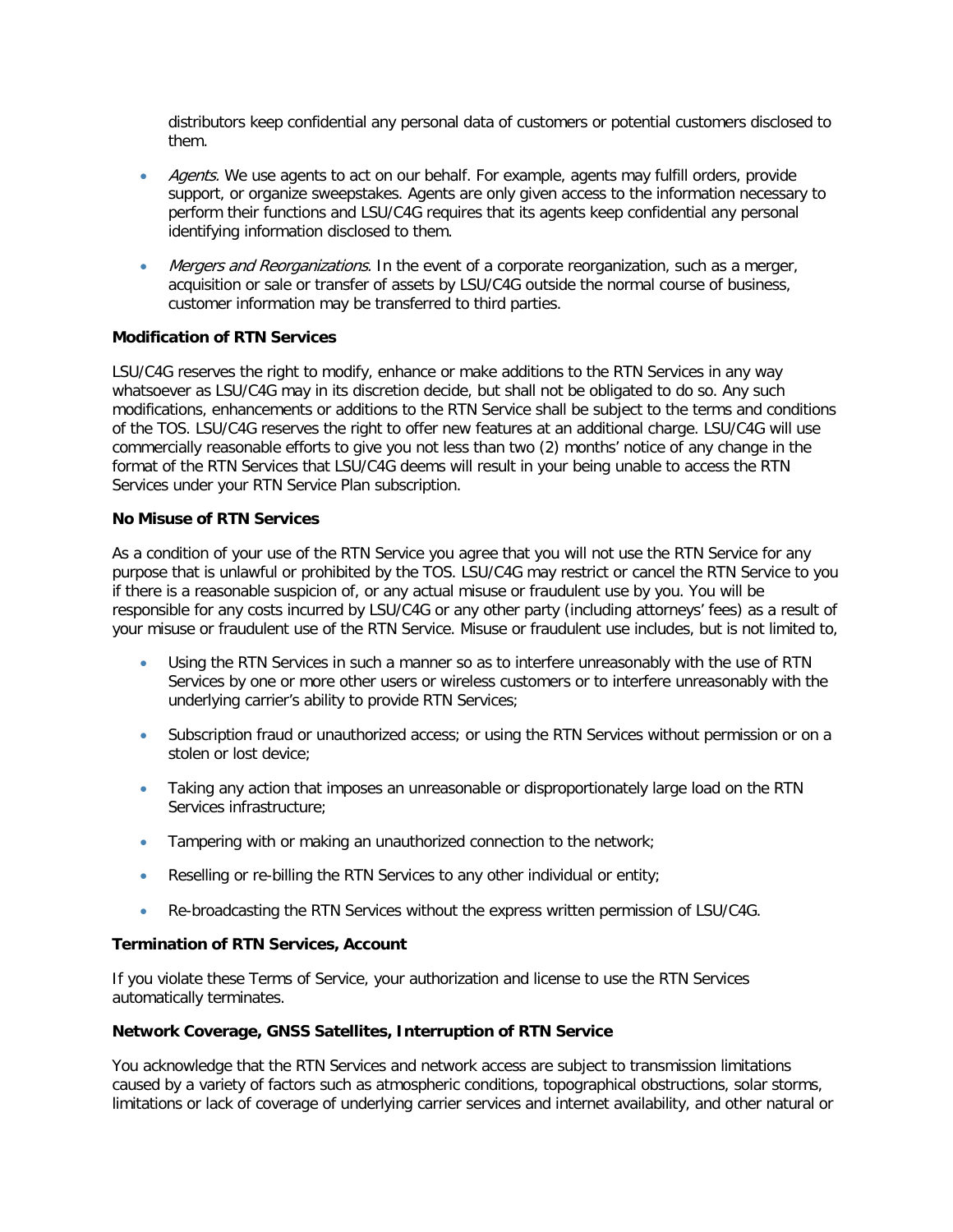manmade conditions. Additionally, motor and ignition noise, metal shielding, interference by users of the same or adjacent radio channels may limit or interfere with coverage. You expressly agree that neither LSU nor C4G is responsible for the operation or failure of operation of GNSS satellites or the availability of GNSS satellite signals, or for third party wireless or internet carriers, and you hereby expressly waive any such claims you might have against LSU and/or C4G.

Neither LSU nor C4G shall be held liable by you or any third party for any loss or damage arising from the RTN Services, or its interruption, transmission errors, defects or any other cause, including, but not limited to, interruption caused by the underlying carrier or provider of the RTN Services, and you hereby expressly waive any such claims you might have against LSU and/or C4G. Neither LSU nor C4G assumes and shall not have any liability for events beyond LSU/C4G's control or the control of LSU/C4G's employees, board members, subcontractors, licensors or business partners, including, but not limited to, acts of God, acts of any governmental entity, terrorism, natural disasters or weather conditions, power outages or strikes and work stoppages.

# **Risk of Loss**

You are responsible for any risk of loss for the hardware equipment required to communicate with the RTN Service (either provided by LSU/C4G or a third party), from any cause, including vehicle failure, theft, fire, collision, tampering, and vandalism.

# **Discontinuation or Cancellation of RTN Service; Cancellation Fee**

LSU/C4G reserves the right to discontinue the RTN Service in whole or in part, and/or to cancel your RTN Service account with or without notice for any reason at any time; and you agree that LSU/C4G shall not be liable to you or any third party for any such cancellation or termination except as expressly provided herein. If LSU/C4G cancels your account for any reason, you agree not to reregister for an account to the RTN Services without written permission from LSU/C4G.

If LSU/C4G cancels your RTN Service Plan account(s) and terminates your RTN Service Plan subscription(s) for LSU/C4G's convenience due to no default on your part, then you will have no further subscription payment obligations, and LSU/C4G will reimburse you a proportion of the subscription fees received by LSU/C4G based upon the unlapsed term of the currently active RTN Service Plan subscription as of the time of termination.

Should you cancel your account and/or the RTN Services in whole or in part, or if we cancel or terminate your account and RTN Service Plan subscription due to your breach of your RTN Service Plan Agreement (including these Terms of Service), your insolvency, bankruptcy (or similar action or proceeding), or your ceasing to do business in the ordinary course, you will be charged a cancellation fee equal to the amount of the subscription fee charges payable through the remaining term of your then currently active RTN Services Plan subscription(s). Such cancellation charges will become immediately due and payable.

#### **Deletion of Subscriber Data**

LSU/C4G reserves the right to permanently delete from its servers any and all information, data and content maintained in or under your RTN Service Plan account(s) upon any termination of the RTN Services or your subscription. LSU/C4G accepts no responsibility for such deleted information, data or content.

# **General Disclaimer and Limitation of Liability**

• **The RTN Services have not been created for any particular customer's or Subscriber's requirements, whether operationally, functionally, technically, accurately or otherwise. It is Subscriber's sole responsibility to ensure that the RTN Services are fit for Subscriber's intended use or purpose.**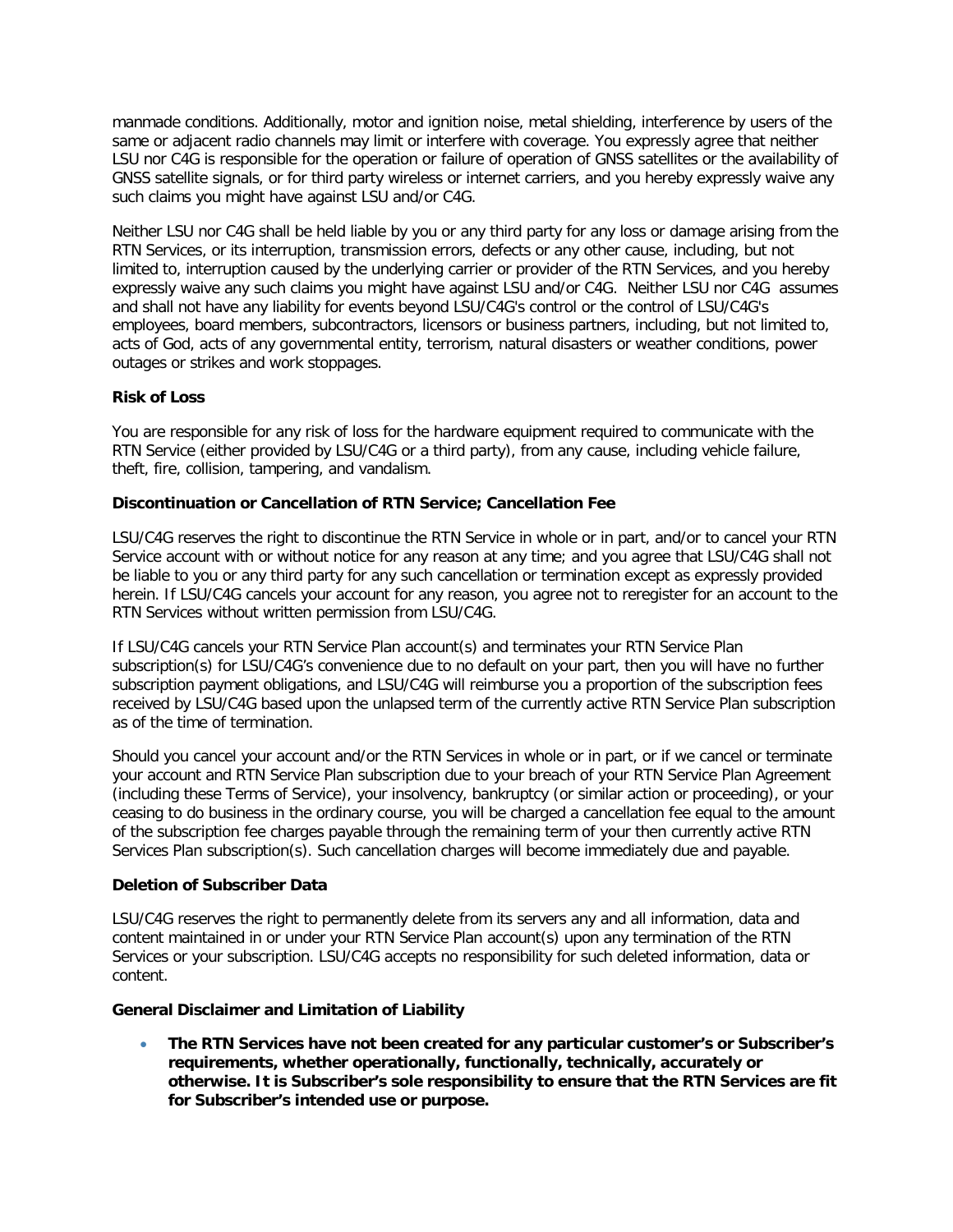- **Neither LSU nor C4G warrants or makes any representations regarding the uninterrupted continuity of the RTN Services (whether in whole or in part), nor does either LSU or C4G warrant that the RTN Services are free from faults or defects.**
- **You hereby waive any and all claims for liability that you might have against LSU and C4G, including claims arising under theories of ordinary negligence, gross negligence, absolute negligence, strict liability, or any other form of fault whatsoever, for loss or damage to you or to any person or to the property of you or anyone arising from, incidental to, or related in any way to the use of the GRTN Services or the results achieved, any interruption or failure in whole or in part of any electronic transmission of the GRTN Services, and any interruption, failure, or other unavailability in while or in part of satellite-based positioning systems or signals (e.g., GPS/GNSS), or interruption, failure, or other unavailability of the GRTN Services as a result of same.**
- **TO THE FULLEST EXTENT PERMISSIBLE BY LAW, LSU, C4G AND ANY OTHER THIRD PARTY CONTRIBUTING TO THE RTN SERVICES, DISCLAIM AND EXCLUDE ALL WARRANTIES, CONDITIONS, REPRESENTATIONS OR TERMS, WHETHER EXPRESS OR IMPLIED BY COMMON LAW, STATUTE OR OTHERWISE INCLUDING, BUT NOT LIMITED TO, ANY REGARDING THE ACCURACY, COMPATIBILITY, MERCHANTABILITY, FITNESS FOR PURPOSE, PERFORMANCE, SATISFACTORY QUALITY OR USE OF THE RTN SERVICES. C4G FURNISHES AND YOU ACCEPT THE RTN SERVICES "AS-IS" AND AS AVAILABLE.**

# **Indemnification**

**You hereby agree to defend, indemnify, and hold LSU, C4G, and third-parties contributing to the TRN Services harmless from and against any and all claims for liability, including but not limited to claims for attorney fees, that may be asserted against them, including but not limited to claims arising under theories of ordinary negligence, gross negligence, absolute negligence, strict liability, or any other form of fault whatsoever, for loss or damage arising from, incidental to, or related in any way to your use or misuse of the RTN Services. Your obligations under this paragraph shall include payment of all reasonable costs, expenses, and fees of LSU's and C4G's counsel of choice.** 

# **Choice of Law and Forum**

The RTN Service Plan Agreement (inclusive of these Terms of Service) and any claims you might assert against LSU and/or C4G arising out of your use of the RTN Services shall be governed by and construed in accordance with the laws of the State of Louisiana and applicable United States federal law (if any), without reference to "conflicts of laws" provisions or principles. You expressly agree that the exclusive forum and venue for all such claims shall be the Nineteenth Judicial District Court in and for the Parish of East Baton Rouge and/or the State of Louisiana in respect of any claim or action arising out of or relating to the RTN Service Plan Agreement or your use of the RTN Services. You agree that regardless of any statute or law to the contrary, any claim or cause of action arising out of or related to use of the RTN Services or your subscription must be filed within one (1) year after such claim or cause of action arose or be forever barred.

# **General Provisions**

The RTN Service Plan Agreement (inclusive of these Terms of Service), constitute the entire agreement between you and LSU/C4G, and supersedes any and all prior agreements, negotiations and communications (whether written, oral or electronic) between you and LSU/C4G with respect to the RTN Services and RTN Service Plans. No change, modification, or wavier of the terms and conditions thereof shall be binding on LSU/C4G unless made in writing, with LSU/C4G's approval. Any rights not otherwise expressly granted by the RTN Service Plan Agreement are reserved by LSU/C4G. The failure of LSU/C4G